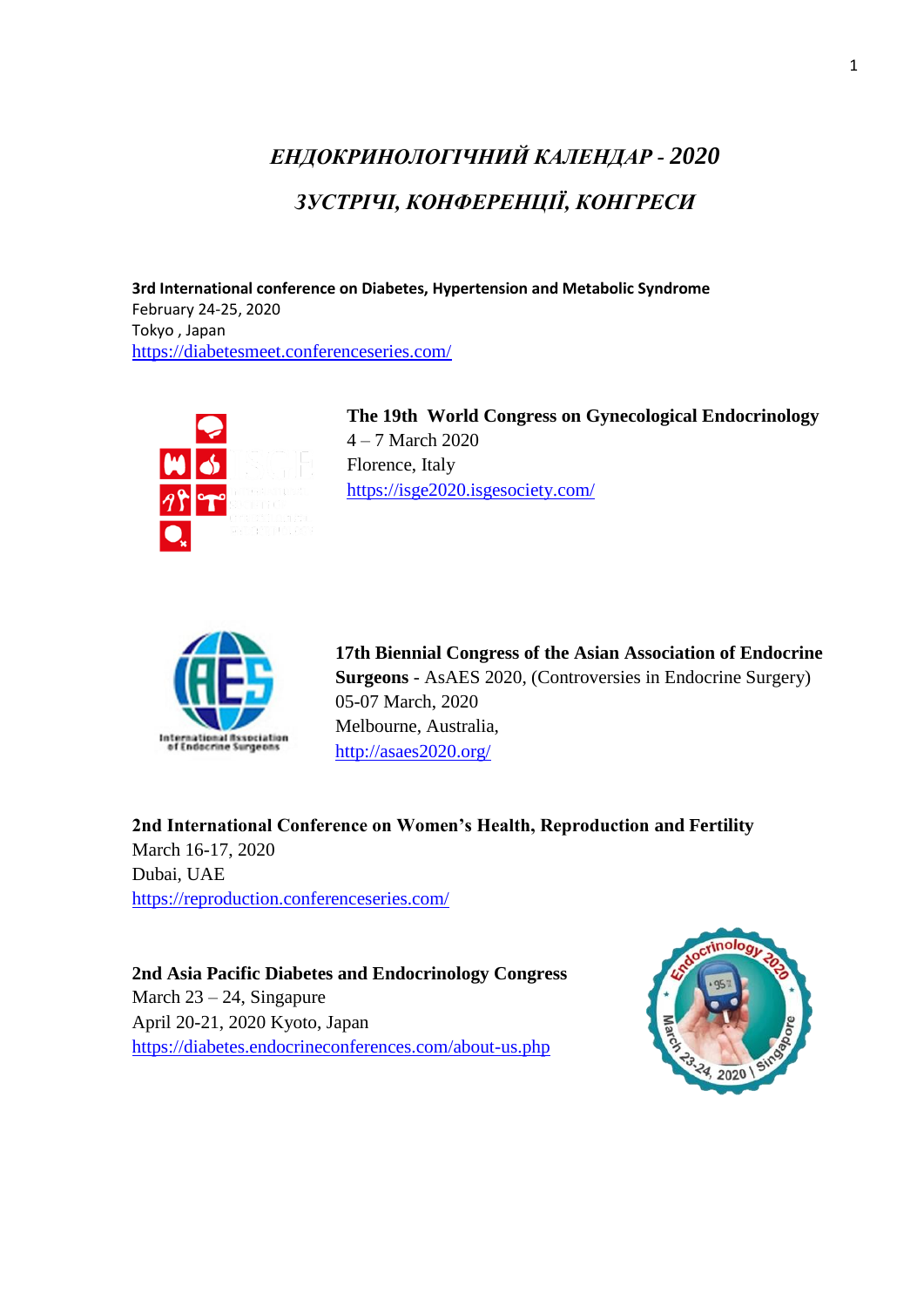**41st AAES Annual Meeting** April 4-6, 2020. Birmingham, Alabama <https://www.endocrinesurgery.org/Meetings/2020-Annual>



**2nd Global Meeting on Diabetes and Endocrinology**  (Theme: Commitment to Excellence in the field of Diabetes and Endocrinology) April 20-21, 2020 Amsterdam, Netherlands <https://endocrinology.diabetesexpo.com/organizing-committee.php>

**19th International Conference on Diabetes, Endocrinology and Obesity** April 20-21, 2020 Florence, Italy <https://worldobesity.conferenceseries.com/>



 **2020 Pediatric Endocrine Society (PES) Annual Meeting** May 02 – 05, 2020, Philadelphia, Pennsylvania, USA [https://www.emedevents.com/c/medical-conferences-2020/2020-pediatric](https://www.emedevents.com/c/medical-conferences-2020/2020-pediatric-endocrine-society-pes-annual-meeting)[endocrine-society-pes-annual-meeting](https://www.emedevents.com/c/medical-conferences-2020/2020-pediatric-endocrine-society-pes-annual-meeting)



 **16th Congress of the European Society of Contraception and Reproductive Health** May 13 – 15 2020, Dublin, Ireland <https://escrh.eu/event/16th-esc-congress/>



**22nd European Congress of Endocrinology** (ECE 2020) **23-26 May 2020, Prague, Czech Republic**  <https://www.ese-hormones.org/>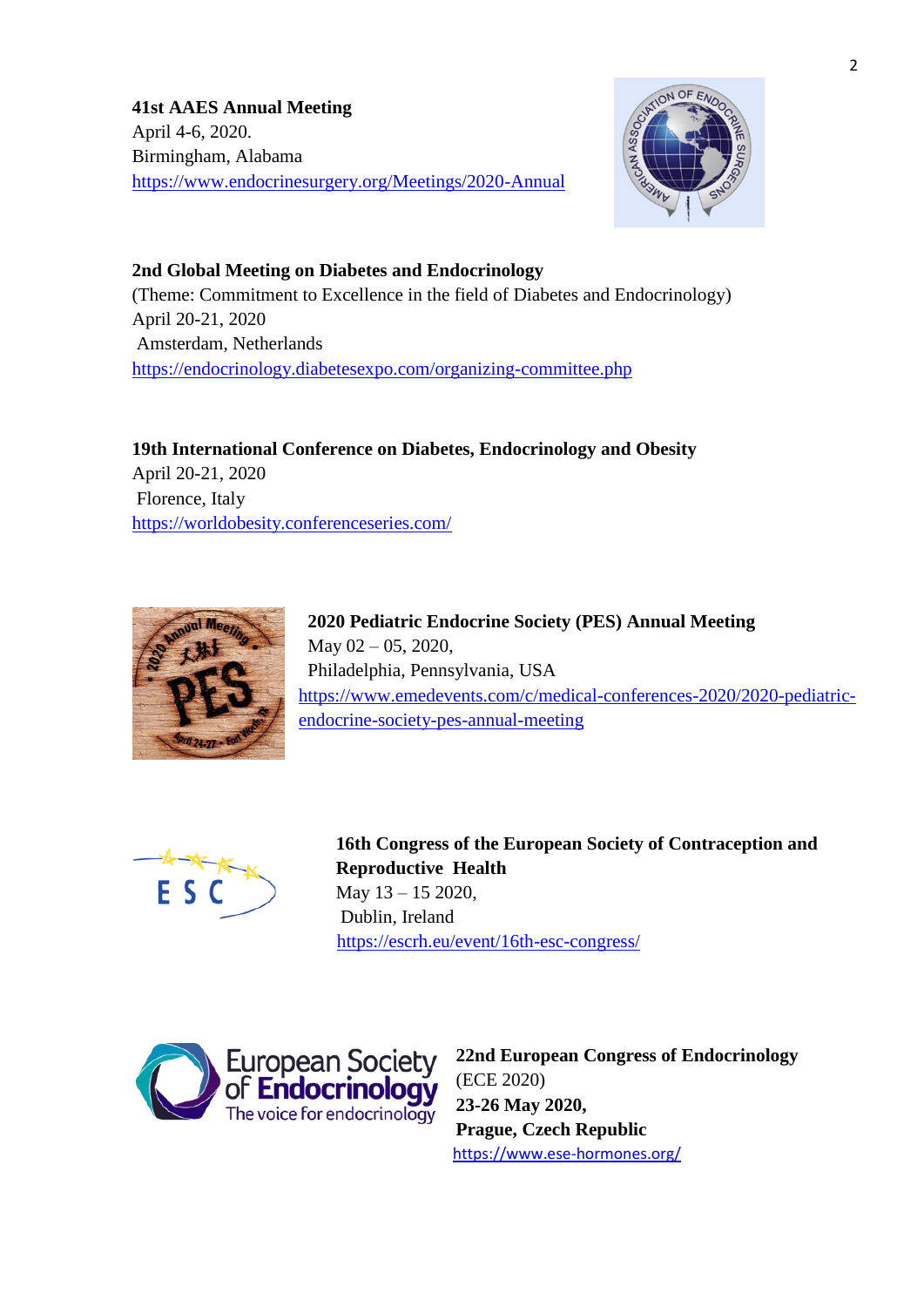**Spring 2020 Meeting of the American Thyroid Association®**  (Controversies in Thyroidology) May 28-30, 2020 New York, NY <https://www.thyroid.org/professionals/meetings/>





**9th Biennial Congress of the European Society of Endocrine Surgeons** 28- 30 May, 2020 Athens, Greece [http://www.eses2020.org](http://www.eses2020.org/)

**2nd World Conference On Diabetes and Endocrinology (Diabetes 2020)** June 18 – 19, 2020 Berlin, Germany <https://diabetes.scitechconferences.com/>

**36th Annual Meeting of the European Society for Human Reproduction and Embryology** July 5-8, 2020 Copenhagen, Denmark [https://www.eshre.eu](https://www.eshre.eu/)



 **16th International Thyroid Congress (ITC)** 08.09.2020 - 13.09.2020 - Xi'an, China <https://www.eurothyroid.com/events/16th-itc.html>

**Canadian Fertility and Andrology Society 66th Annual Meeting** September 10-12, 2020 Toronto, Canada [https://www.asrm.org/events/upcoming-meetings/events/2020-canadian-fertility-and-andrology](https://www.asrm.org/events/upcoming-meetings/events/2020-canadian-fertility-and-andrology-society-66th-an)[society-66th-an](https://www.asrm.org/events/upcoming-meetings/events/2020-canadian-fertility-and-andrology-society-66th-an)

**The 59th Annual ESPE Meeting** 10 - 12 September 2020 Liverpool, UK <https://www.eurospe.org/meetings/2020/espe2020/>